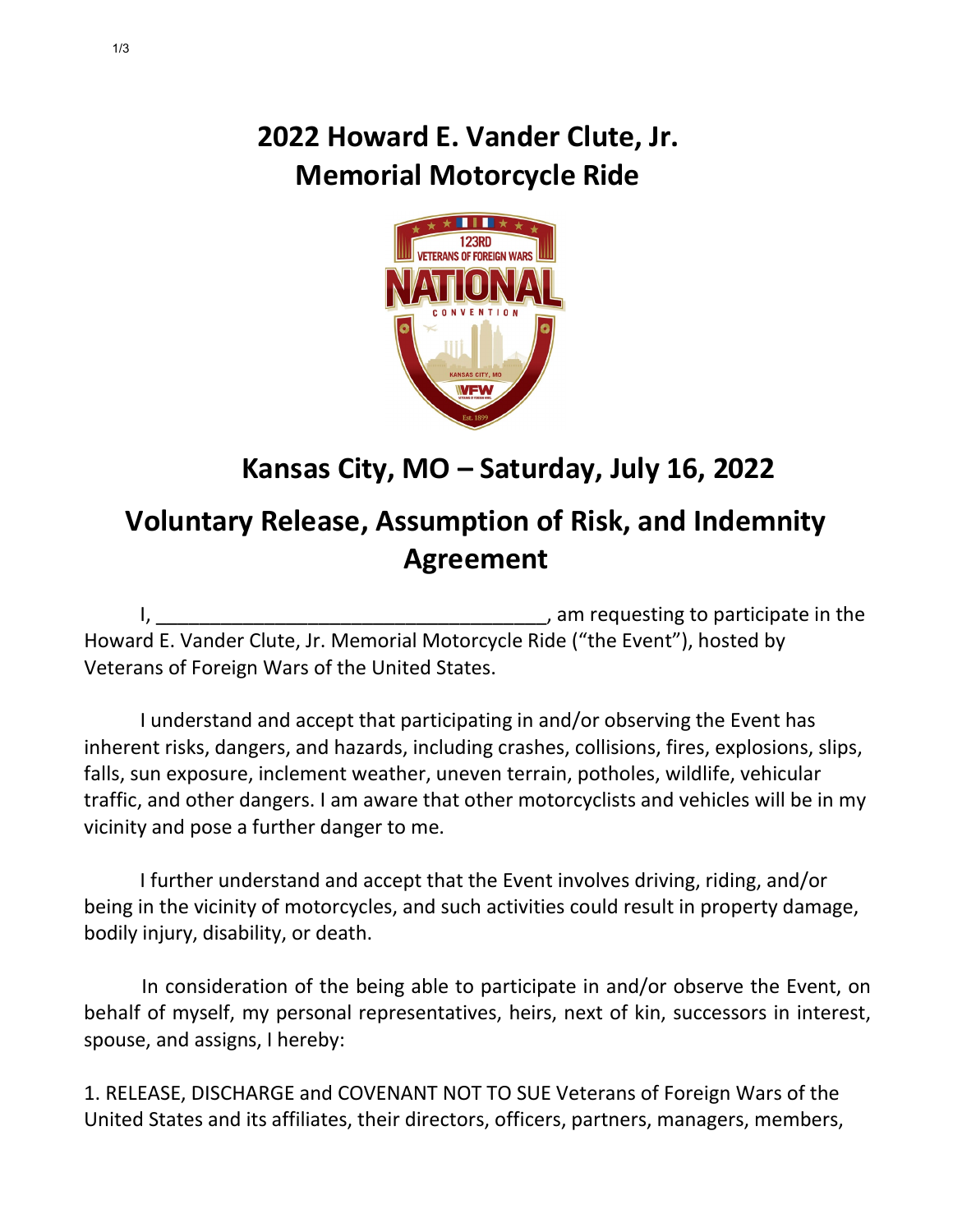employees, and any person or entity hosting or coordinating the Event (all hereinafter collectively referred to as "Releasees") from any and all claims and liability arising out of strict liability or the ordinary negligence of the Releasees or any other participants which directly or indirectly causes me personal injury, illness, death, damages, or property damage while driving, riding, observing, participating in, or any other activity set forth in the preceding paragraphs. I hereby covenant to hold Releases harmless and indemnify Releasees for any actions, suits, claims, judgments, demands, costs and attorneys' fees or expenses Releasees may incur arising out of my participation in the Event.

2. I UNDERSTAND that my participation in and/or observation of the Event contains the possibility of DANGER AND RISK OF INJURY, ILLNESS, OR DEATH. I understand and voluntarily choose to accept these risks and participate in the Event despite the named risks and unnamed risks which are inherent in these activities. I VOLUNTARILY ELECT TO ACCEPT ALL RISKS CONNECTED WITH MY PARTICPATION IN AND/OR OBSERVATION OF THE EVENT.

3. I ACKNOWLEDGE that I am aware of the laws pertaining to operating a motor vehicle and motorcycle and will comply with all such laws in all applicable jurisdictions while participating in the Event. I acknowledge that I am responsible for my own equipment, including but not limited to any motorcycles, helmets, or protective gear used for the Event. I assume all risk for myself and assume all liability for injury caused to others, and hereby release Releasees for any failure in inspecting either myself, my vehicle, or my equipment. I am not an agent, servant or employee of Releasees. No oral representations or inducements have been made to me in order to obtain my signature on this Agreement. If any portion of this Agreement is held invalid, it is agreed by me that the balance thereof shall continue in full legal force and effect.

4. I ACKNOWLEDGE that I have the appropriate valid, state-issued driver's license or photo ID and that this is a drug-free and alcohol-free Event.

5. I AGREE that this Agreement shall apply to any incident, injury, illness, accident, or death occurring while I attend the Event, on July 16, 2022, and for any motorcycle rides or events for a period of one year after the execution of this Agreement.

6. I AGREE that this release is given on my own behalf and shall be binding upon me, my heirs, assigns and legal representatives of myself and my estate.